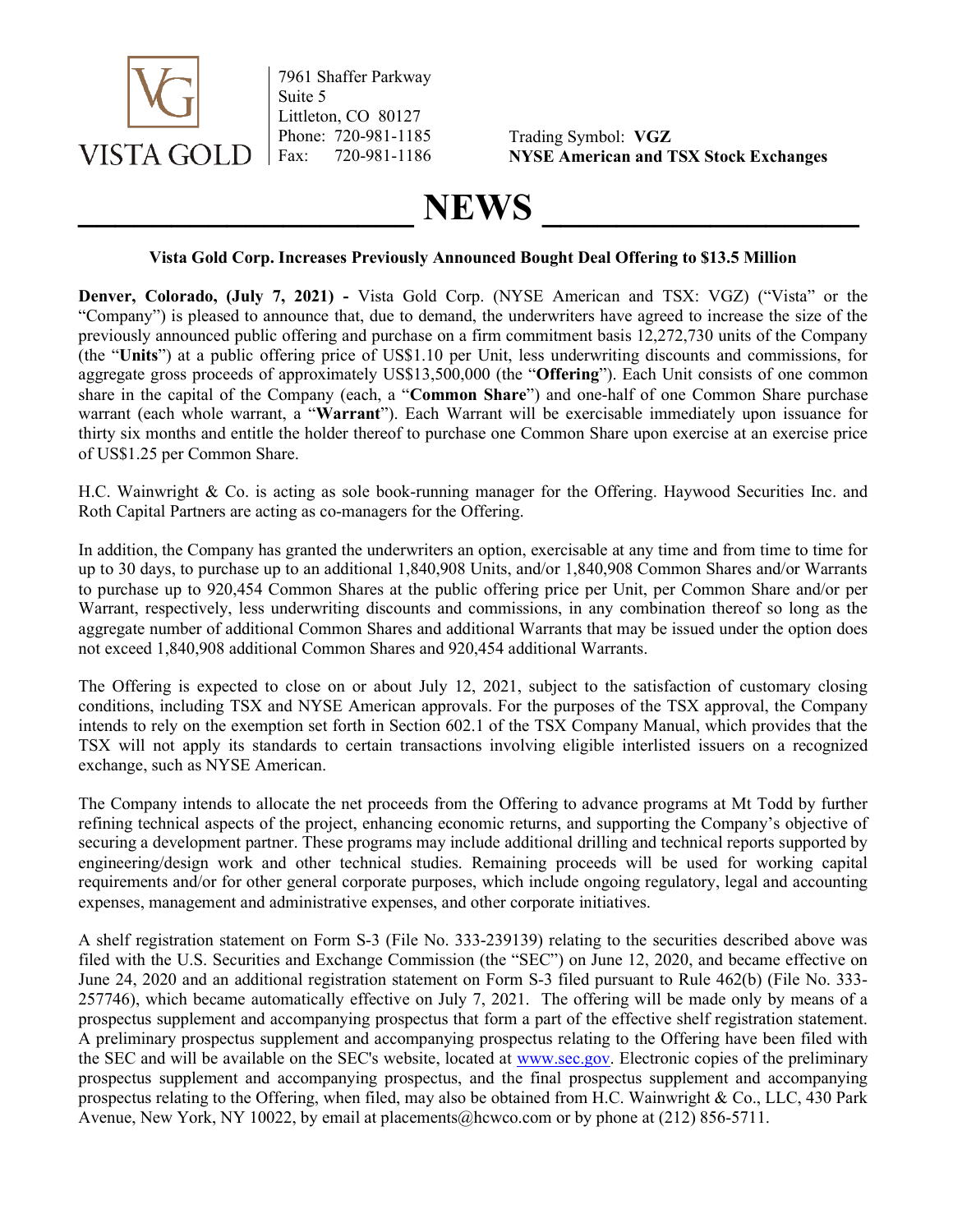The Company will file a prospectus supplement with the securities regulatory authorities in each province of Canada (other than Quebec) to supplement the Company's Canadian short form base shelf prospectus dated October 5, 2020. Before you invest, you should read the offering documents and other documents that the Company has filed with the Canadian securities regulatory authorities for more complete information about the Company and the Offering. A copy of the underwriting agreement will be available for free by visiting the Company's profiles on SEDAR at www.sedar.com.

Alternatively, a copy of the offering documents can be obtained by contacting the Company, attention: Pamela Solly, Vice President of Investor Relations, at (720) 981-1185, 7961 Shaffer Parkway, Suite 5, Littleton, Colorado 80127.

This press release shall not constitute an offer to sell or the solicitation of an offer to buy these securities, nor shall there be any sale of these securities in any state or jurisdiction in which such offer, solicitation or sale would be unlawful prior to registration or qualification under the securities laws of any such state or jurisdiction.

## About Vista Gold Corp.

Vista is a gold project developer. The Company's flagship asset is the Mt Todd gold project located in the Tier 1, mining friendly jurisdiction of Northern Territory, Australia. Situated approximately 250 km southeast of Darwin, Mt Todd is the largest undeveloped gold project in Australia and, if developed as presently designed, would potentially be Australia's fourth largest gold producer on an annual basis, with lowest tertile in-country and global all-in sustaining costs. All major operating and environmental permits have now been approved.

For further information, please contact Pamela Solly, Vice President of Investor Relations, at (720) 981-1185.

## Forward Looking Statements

This press release contains forward-looking statements within the meaning of the U.S. Securities Act of 1933, as amended, and U.S. Securities Exchange Act of 1934, as amended, and forward-looking information within the meaning of Canadian securities laws. All statements, other than statements of historical facts, included in this press release that address activities, events or developments that we expect or anticipate will or may occur in the future, including such things as statements with respect to the expected closing date of the Offering, the use of proceeds from the Offering and our intent to file the Offering Documents; our belief that Mt Todd is the largest undeveloped gold project in Australia; our expectation that Mt Todd will be Australia's fourth largest gold producer on an annual basis, with lowest tertile in-country and global all-in sustaining costs; other anticipated mine development and operating costs and results at Mt Todd, and other such matters are forward-looking statements and forwardlooking information. The material factors and assumptions used to develop the forward-looking statements and forward-looking information contained in this press release include the following: our understanding and belief of the current market conditions, approved business plans, exploration and assay results, results of our test work for process area improvements, mineral resource and reserve estimates and results of preliminary economic assessments, prefeasibility studies and feasibility studies on our projects, if any, our experience with regulators, and positive changes to current economic conditions and the price of gold. When used in this press release or otherwise, the words "optimistic," "potential," "indicate," "expect," "intend," "hopes," "believe," "may," "will," "if," "anticipate," and similar expressions are intended to identify forward-looking statements and forward-looking information. These statements involve known and unknown risks, uncertainties and other factors which may cause the actual results, performance or achievements of the Company to be materially different from any future results, performance or achievements expressed or implied by such statements. Such factors include, among others, our ability to satisfy the conditions to closing of the Offering and to use the proceeds from the Offering as expected, uncertainty of mineral resource and reserve estimates, uncertainty as to the Company's future operating costs and ability to raise capital; whether potential partners exist and what views they may have regarding any transaction terms and expeditious development of the Mt. Todd project; risks relating to cost increases for capital and operating costs; risks of shortages and fluctuating costs of equipment or supplies; risks relating to fluctuations in the price of gold; the inherently hazardous nature of mining-related activities; whether anticipated gold recoveries and production would be achieved; potential effects on our operations of environmental regulations in the countries in which we operate; risks due to legal proceedings; risks relating to political and economic instability in